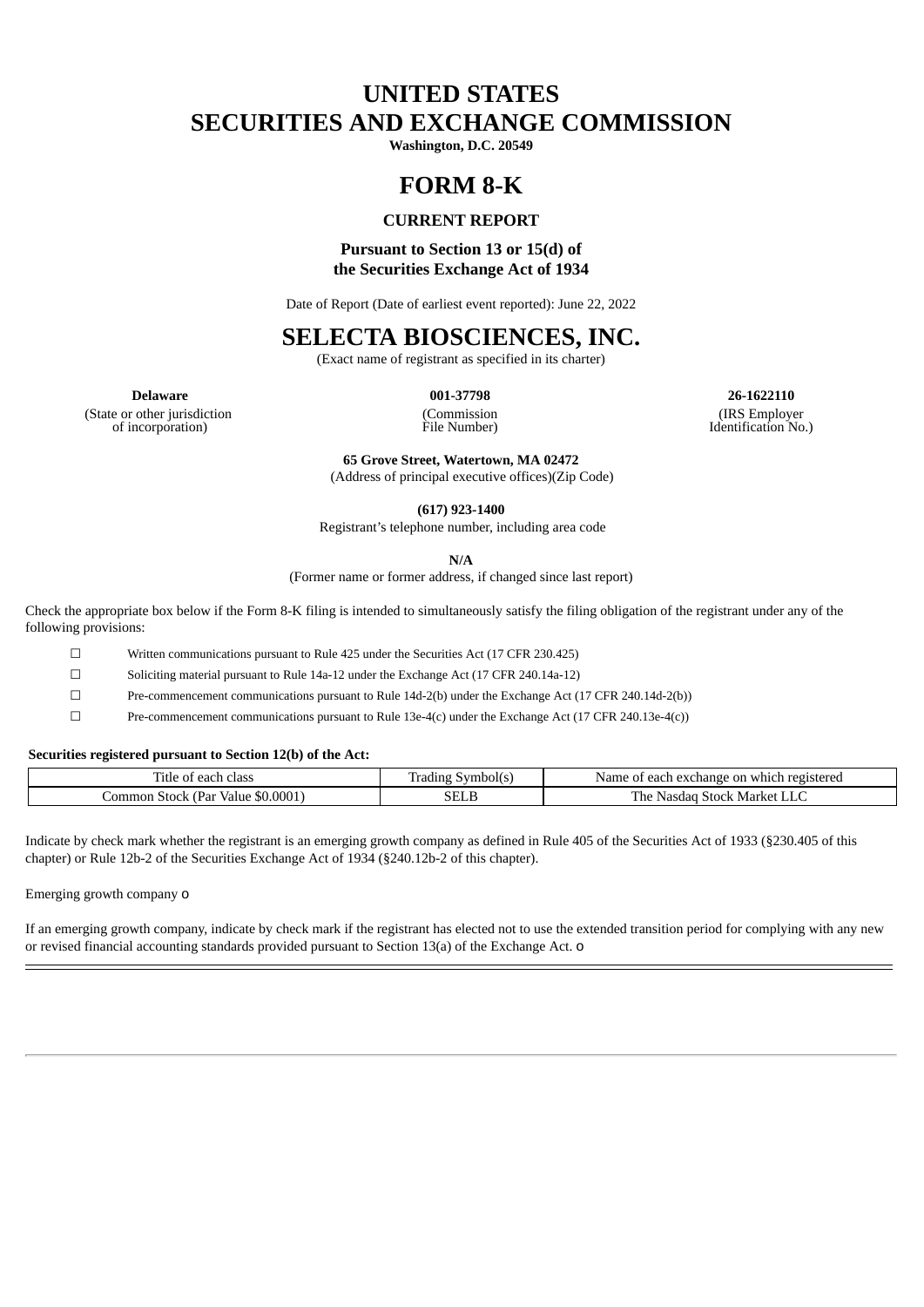#### **Item 8.01 Other Events.**

On June 22, 2022, Selecta Biosciences, Inc. (the "Company") announced that it had received a letter (the "Compliance Letter") from the Listing Qualifications Department of The Nasdaq Stock Market LLC ("Nasdaq") notifying the Company that it had regained compliance with the \$1.00 per share minimum bid price requirement for continued inclusion on the Nasdaq Global Market pursuant to Nasdaq Listing Rule 5450(a)(1) (the "Bid Price Requirement").

On May 31, 2022, the Company had received a deficiency letter from Nasdaq notifying the Company that, for the prior 30 consecutive business days, the bid price for the Company's common stock, par value \$0.0001 per share (the "Common Stock"), had failed to meet the Bid Price Requirement. In accordance with Nasdaq Listing Rule 5810(c)(3)(A), the Company was provided a period of 180 calendar days, or until November 28, 2022, to regain compliance with the Bid Price Requirement.

The Compliance Letter received by the Company on June 22, 2022 noted that (i) the Company's Common Stock had a closing bid price of at least \$1.00 per share for a minimum of ten consecutive business days from June 7, 2022 through June 21, 2022, (ii) the Company has regained compliance with the Bid Price Requirement and (iii) Nasdaq considers the matter closed.